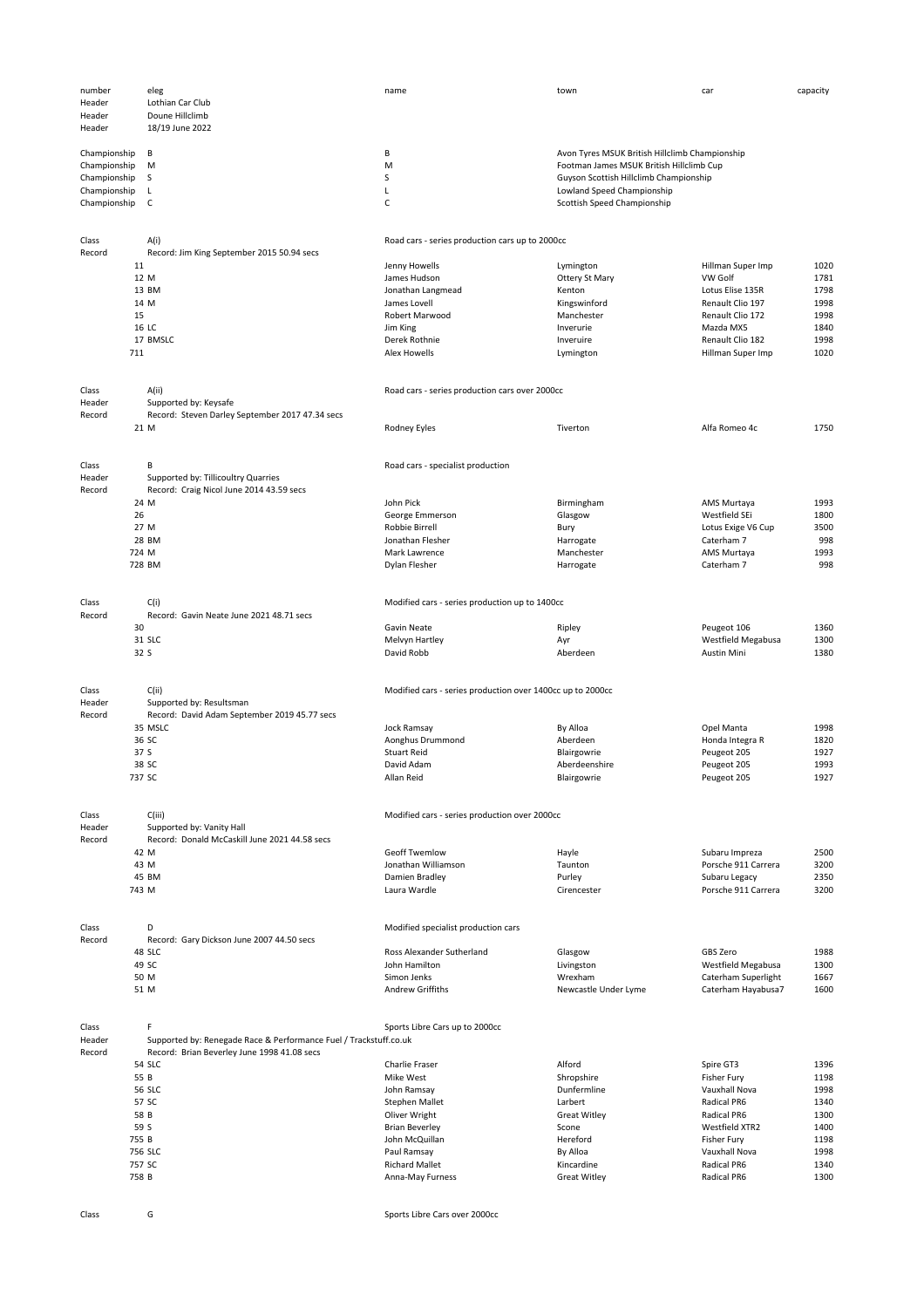| Header          | Supported by: Wynn Developments                                         |                                      |                                                                 |                                     |              |  |  |
|-----------------|-------------------------------------------------------------------------|--------------------------------------|-----------------------------------------------------------------|-------------------------------------|--------------|--|--|
| Record          | Record: Graham Wynn September 2014 42.23 secs                           |                                      |                                                                 |                                     |              |  |  |
|                 | 61 BM                                                                   | Simon Bainbridge                     | Middlesborough                                                  | <b>SBRacing Crono</b>               | 4200         |  |  |
|                 | 62 B                                                                    | Jim Collins                          | Barry                                                           | VW Beetle 1303S                     | 3600         |  |  |
|                 | 63 B<br>64 BM                                                           | David Seaton<br>Allan Mcdonald       | West Linton<br>Dalbeattie                                       | Pilbeam MP43/BMW<br>Morris Mini Evo | 4941<br>2400 |  |  |
|                 |                                                                         |                                      |                                                                 |                                     |              |  |  |
| Class           | -1                                                                      | Racing Cars over 600cc up to 1100cc  |                                                                 |                                     |              |  |  |
| Header          | Supported by: DTA Fast                                                  |                                      |                                                                 |                                     |              |  |  |
| Record          | Record: Robert Kenrick September 2019 37.76 secs<br>67                  | Lesley Sheridan                      | Carnwath                                                        | Reynard 903                         | 998          |  |  |
|                 | 68                                                                      | Ruaridh Seaton                       | West Linton                                                     | Megapin 9                           | 988          |  |  |
|                 | 69 M                                                                    | Gavin McLaren                        | Stourbridge                                                     | <b>OMS 2000M</b>                    | 1070         |  |  |
|                 | 70 B                                                                    | Nigel Pitt                           | Bromyard                                                        | OMS 3000                            | 1000         |  |  |
|                 | 71 BM                                                                   | Richard Weaver                       | Clungunford                                                     | OMS Hornet                          | 998          |  |  |
|                 | 72 S                                                                    | Colin Graham                         | Wishaw                                                          | OMS PR                              | 998          |  |  |
|                 | 73 SL                                                                   | Tom Graham                           | Wishaw                                                          | Megapin K7                          | 998          |  |  |
|                 | 74 BS                                                                   | Keith Weeks                          | Strichen                                                        | Imagr FF5                           | 998          |  |  |
|                 | 75 M                                                                    | <b>Richard Matossian</b>             | Forfar                                                          | <b>GWR Raptor 2</b>                 | 1024         |  |  |
|                 | 76 BM                                                                   | Debbie Summers                       | Warwickshire                                                    | DJ Firehawk                         | 1070         |  |  |
|                 | 77 B                                                                    | Stephen Owen                         | York                                                            | <b>OMS 28</b>                       | 1096         |  |  |
|                 | 78 BSLC                                                                 | George Coghill jnr                   | Halkirk                                                         | Force TA                            | 1080         |  |  |
|                 | 771 BM                                                                  | Tom Weaver                           | Ludlow                                                          | OMS Hornet                          | 998          |  |  |
|                 | 776 B                                                                   | <b>Richard Summers</b>               | <b>Tenbury Wells</b>                                            | DJ Firehawk                         | 1070         |  |  |
|                 | 777 B                                                                   | Harry Pick                           | Leamington Spa                                                  | OMS 3000M                           | 1000         |  |  |
| Class           | J(i)                                                                    |                                      | Formula Ford Racing Cars up to 1600cc manufactured before 1994  |                                     |              |  |  |
| Header          | Supported by: Westwood Cylinder Liners                                  |                                      |                                                                 |                                     |              |  |  |
| Record          | Record: Tom Weaver June 2021 49.63 secs                                 |                                      |                                                                 |                                     |              |  |  |
|                 | 82 M                                                                    | <b>Alex Coles</b>                    | Plymouth                                                        | Van Diemen RF86                     | 1600         |  |  |
|                 | 83 M                                                                    | Sarah Bosworth                       | Sheffield                                                       | Van Diemen RF85                     | 1600         |  |  |
|                 | 782 M                                                                   | Caroline Ryder                       | Cirencester                                                     | Van Diemen RF86                     | 1600         |  |  |
| Class           | J(ii)                                                                   | Racing Cars over 1100cc up to 1600cc |                                                                 |                                     |              |  |  |
| Header          | Supported by: Raceparts                                                 |                                      |                                                                 |                                     |              |  |  |
| Record          | Record: Sean Gould June 2017 36.40 Secs                                 |                                      |                                                                 |                                     |              |  |  |
|                 | 9 BM<br>85 SC                                                           | David Warburton<br>Michael Andrew    | Leominster<br>Cults                                             | Gould GR59<br>CF04-17               | 1600<br>1400 |  |  |
|                 | 86 BSLC                                                                 | Simon Mackay                         | Aberdeen                                                        | <b>GWR Raptor Gen 2</b>             | 1585         |  |  |
|                 | 87 BM                                                                   | Darren Gumbley                       | <b>Tenbury Wells</b>                                            | Force TA                            | 1600         |  |  |
|                 | 88 BM                                                                   | <b>Richard Spedding</b>              | Barnsley                                                        | <b>GWR Raptor 2</b>                 | 1585         |  |  |
|                 | 89 BMS                                                                  | Leslie Mutch                         | Aberdeen                                                        | <b>GWR Raptor 1</b>                 | 1585         |  |  |
|                 | 709 BM                                                                  | Allan Warburton                      | Leominster                                                      | Gould GR59                          | 1600         |  |  |
|                 | 788 BMS                                                                 | <b>Steve Marr</b>                    | Aberdeen                                                        | <b>GWR Raptor2</b>                  | 1595         |  |  |
|                 | 789 BSL                                                                 | Stuart Sugden                        | Banchory                                                        | <b>GWR Raptor</b>                   | 1595         |  |  |
| Class           | K(i)<br>Racing Cars over 1600 up to 2000cc (normally aspirated engines) |                                      |                                                                 |                                     |              |  |  |
| Header          | Supported by: Moran Motorhomes                                          |                                      |                                                                 |                                     |              |  |  |
| Record          | Record: Johnathen Varley June2021 38.67 secs<br>10 BM                   | <b>Eynon Price</b>                   | Llandeilo                                                       | Force TA                            | 1720         |  |  |
|                 | 92 M                                                                    | Ian Tucker                           | Newquay, Cornwall                                               | <b>OMS 28</b>                       | 1690         |  |  |
|                 | 93 BM                                                                   | Johnathen Varley                     | Telford                                                         | <b>GWR Predator</b>                 | 1998         |  |  |
|                 | 94 BM                                                                   | Lee Griffiths                        | Burton-On-Trent                                                 | <b>OMS 28</b>                       | 1660         |  |  |
|                 |                                                                         |                                      |                                                                 |                                     |              |  |  |
| Class           | K(ii)                                                                   |                                      | Racing Cars over 1600cc up to 2000cc (forced induction engines) |                                     |              |  |  |
| Header          | Supported by: DJ Racecars                                               |                                      |                                                                 |                                     |              |  |  |
| Record          | Record: Richard Spedding June 2019 36.43 secs                           |                                      |                                                                 |                                     |              |  |  |
|                 | 7 BM<br>96 BS                                                           | Paul Haimes<br>Andrew Paterson       | Farnham<br>Glenfarg                                             | Gould GR59<br>Force PC              | 1300<br>1300 |  |  |
|                 |                                                                         |                                      |                                                                 |                                     |              |  |  |
| Class           | L                                                                       | Racing Cars over 2000cc              |                                                                 |                                     |              |  |  |
| Header          | Supported by: Equinox<br>Record: Alex Summers June 2021 35.58 secs      |                                      |                                                                 |                                     |              |  |  |
| Record          | 1 BM                                                                    | <b>Wallace Menzies</b>               | Alloa                                                           | Gould GR59-M                        | 3300         |  |  |
|                 | 2B                                                                      | <b>Alex Summers</b>                  | Henley in Arden                                                 | DJ Firestorm                        | 2650         |  |  |
|                 | 4 BM                                                                    | Scott Moran                          | Ludlow                                                          | Gould GR59J                         | 4000         |  |  |
|                 | 5 B                                                                     | <b>Trevor Willis</b>                 | Worcester                                                       | <b>OMS 28</b>                       | 3200         |  |  |
|                 | 6 BM                                                                    | David Uren                           | Redditch                                                        | Gould GR55B                         | 3500         |  |  |
|                 | 99 B                                                                    | Simon Andrews                        | Pershore                                                        | <b>OMS 28</b>                       | 2800         |  |  |
|                 | 100 M                                                                   | Paul Crute                           | Saltash                                                         | <b>OMS 28</b>                       | 3000         |  |  |
|                 | 702 B                                                                   | <b>Lindsay Summers</b>               | <b>Tenbury Wells</b>                                            | DJ Firestorm                        | 2650         |  |  |
|                 | 704 BM                                                                  | Graham Wynn                          | Shifnal                                                         | Gould GRW59                         | 4000         |  |  |
|                 | 706 BM<br>708 BM                                                        | Nicola Menzies<br>Matthew Ryder      | Alloa                                                           | Gould GR55B<br>Gould GR59J          | 3500<br>4000 |  |  |
|                 | 799 B                                                                   | <b>Bernard Kevill</b>                | Leyland<br>Ludlow                                               | <b>OMS 28</b>                       | 2800         |  |  |
|                 |                                                                         |                                      |                                                                 |                                     |              |  |  |
| Class<br>Record | М<br>Record: Malcolm Wishart September 2015 49.43 secs                  |                                      | Sports Racing & Racing Cars manufactured up to 1971 inclusive   |                                     |              |  |  |
|                 | 103 M                                                                   | John Mackenzie                       | Laurencekirk                                                    | Ford Mk 1 Cortina                   | 1700         |  |  |
|                 | 104 M                                                                   | Andy Tippett                         | Moreton in Marsh                                                | Brabham BT30X-1                     | 3500         |  |  |
|                 |                                                                         |                                      |                                                                 |                                     |              |  |  |
| Class<br>Record | Ν<br>Record: John Albiston June 2021 50.15 secs                         |                                      | Sports Racing & Racing Cars manufactured up to 1985 inclusive   |                                     |              |  |  |